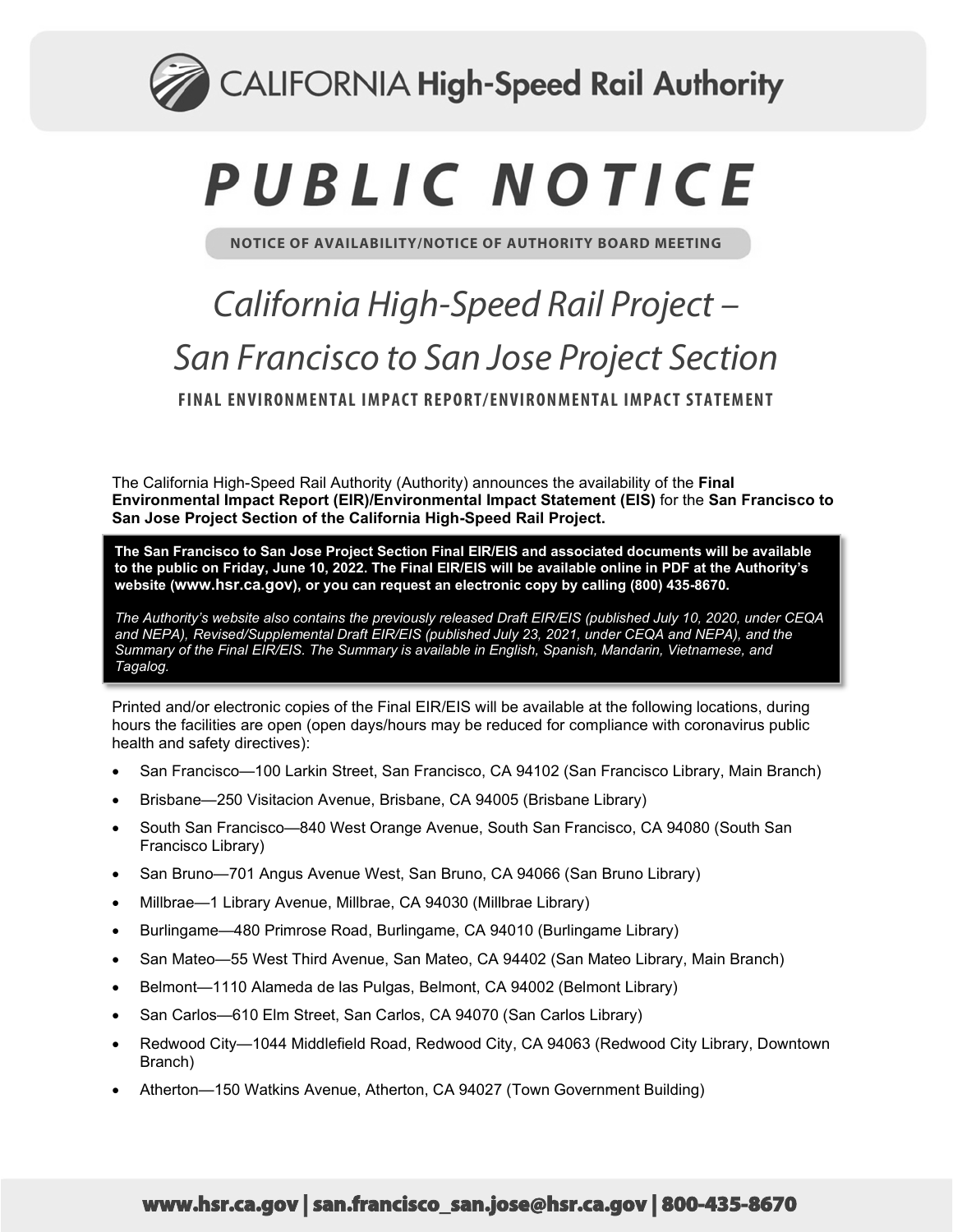- Menlo Park—800 Alma Street, Menlo Park, CA 94025 (Menlo Park Library)
- Palo Alto—270 Forest Avenue, Palo Alto, CA 94301 (Palo Alto Library, Downtown Branch)
- Mountain View—585 Franklin Street, Mountain View, CA 94041 (Mountain View Library)
- Sunnyvale—665 West Olive Avenue, Sunnyvale, CA 94086 (Sunnyvale Library)
- Santa Clara—2635 Homestead Road, Santa Clara, CA 95051 (Central Park Branch, Santa Clara County Library)
- San Jose—150 East San Fernando Street, San Jose, CA 95112 (Dr. Martin Luther King, Jr. Library)

Printed and/or electronic copies of the Final EIR/EIS are available for review during business hours at the Authority's Northern California Regional Office at 100 Paseo de San Antonio, Suite 300, San Jose, CA 95113 and the Authority's Headquarters at 770 L Street, Suite 620, Sacramento, CA 95814. Please contact the Authority at (800) 435-8670 to make arrangements to view these documents. You may also request an electronic copy of the Final EIR/EIS, the previously published Revised/Supplemental Draft EIR/EIS and Draft EIR/EIS, and the associated technical reports by calling (800) 435-8670 or emailing [san.francisco\\_san.jose@hsr.ca.gov.](mailto:san.francisco_san.jose@hsr.ca.gov)

The Final EIR/EIS is being made available to the public and public agencies pursuant to the California Environmental Quality Act (CEQA) and the National Environmental Policy Act (NEPA) prior to Authority decisions at the conclusion of this project level environmental review.

The environmental review, consultation, and other actions required by NEPA and applicable federal environmental laws for this project are being or have been carried out by the State of California pursuant to 23 United States Code 327 and a Memorandum of Understanding (MOU) dated July 23, 2019, and executed by the Federal Railroad Administration (FRA) and the State of California. Under that MOU, the Authority is the project's lead agency under NEPA. Prior to the July 23, 2019, MOU, the FRA was the federal lead agency. The Authority is also the project's lead agency under CEQA.

#### **AUTHORITY BOARD MEETING on August 17 and 18, 2022, 11:00 a.m.**

#### **COVID-19 UPDATE**

*Due to public health and safety concerns regarding the coronavirus, the Authority's Board of Directors meeting for the Final EIR/EIS may take place both in-person and/or as an online and/or video/teleconference meeting. Please check the Authority website [\(www.hsr.ca.gov\)](http://www.hsr.ca.gov/) or call (800) 435-8670 for more information, including up-to-date information on the planned meeting.*

The Authority's Board of Directors will hold a two-day meeting, on August 17 and 18, 2022, to consider whether to certify the Final EIR/EIS and approve the portion of the Preferred Alternative to Scott Boulevard in Santa Clara (Alternative A, with modified Caltrain stations for HSR at 4th and King Street and Millbrae, and an East Brisbane light maintenance facility), pursuant to CEQA. The San Jose Diridon Station (including the portion of the Preferred Alternative from Scott Boulevard in Santa Clara to West Alma Avenue in San Jose) has been approved by the Authority Board of Directors as part of the San Jose to Merced Project Section in April 2022, and accordingly it is not proposed for approval as part of Board consideration of the San Francisco to San Jose Project Section. The Authority's Board of Directors, in the Authority's role as NEPA lead agency, will also consider whether to direct the Authority's Chief Executive Officer to issue a Record of Decision for the San Francisco to San Jose Project Section selecting the portion of the Preferred Alternative to Scott Boulevard in Santa Clara. Documents and materials supporting the Authority Board of Directors' proposed actions will be available prior to the meeting on the Board's web page at [https://hsr.ca.gov/about/board-of-directors/schedule/.](https://hsr.ca.gov/about/board-of-directors/schedule/)

The Authority does not discriminate on the basis of disability and, upon request, will provide reasonable accommodation to ensure equal access to its programs, services, and activities. People with sensory disabilities may contact the Authority by phone or via the Authority website to request accessibility